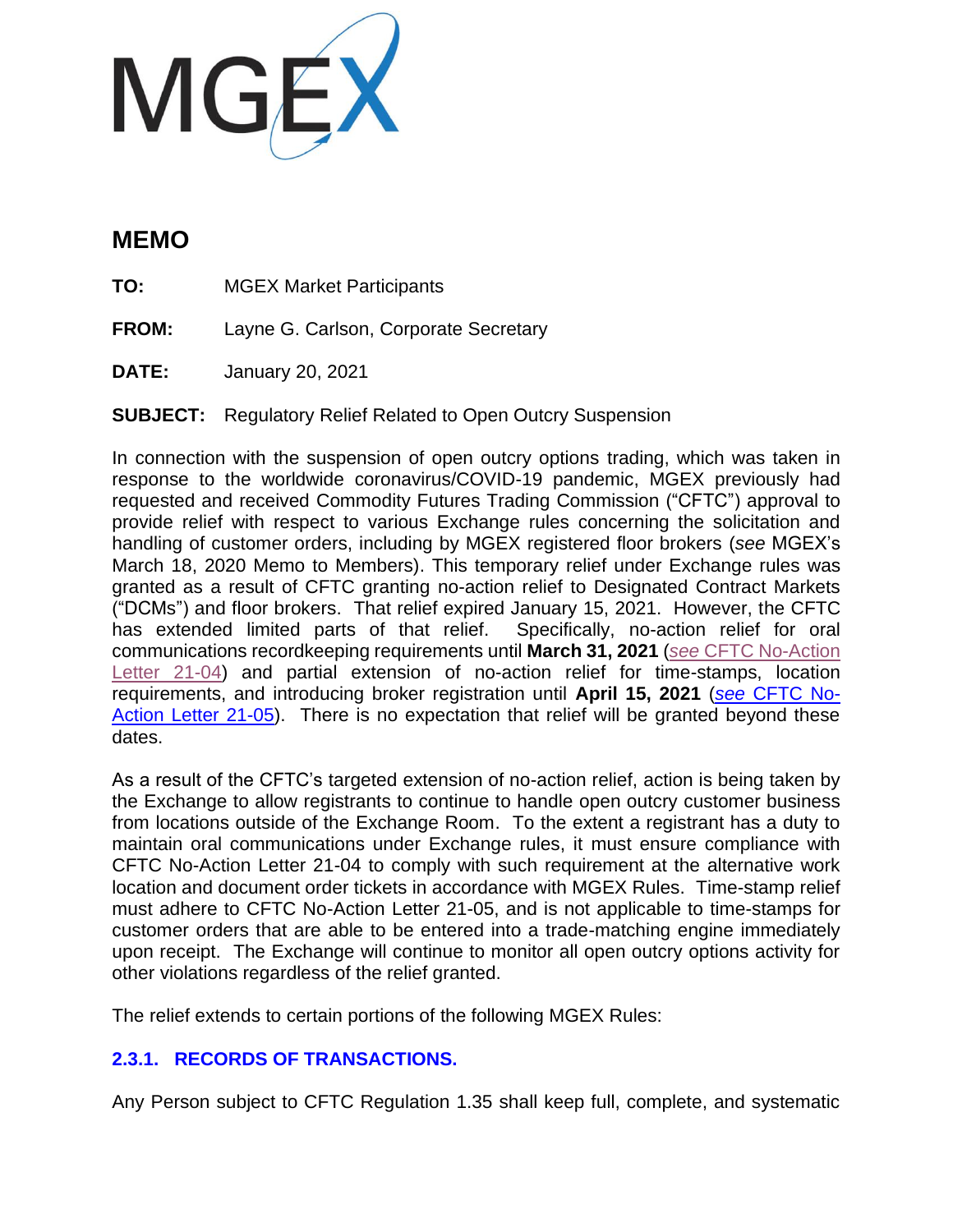records (including all pertinent data and memoranda) of all transactions relating to its business of dealing in commodity interests and any related cash or forward transactions. Such records may include, but are not limited to, records of electronic trading, all orders (filled, unfilled, or canceled), electronic audit trails, trading cards, signature cards, street books, journals, ledgers, wire transfer, canceled checks, copies of confirmations, and copies of statements of purchase and sale, and all other records which have been prepared in the course of business of dealing in commodity interests and any related cash or forward transactions.

Additionally, such Person is required to keep all oral and written communications provided or received concerning quotes, solicitations, bids, offers, instructions, trading, and prices that lead to the execution of a transaction in commodity interests and any related cash or forward transactions, whether transmitted by telephone, voicemail, facsimile, instant messaging, chat rooms, electronic mail, mobile device, or other digital or electronic media. The requirement to record oral communications does not apply to oral communications that lead solely to the execution of a related cash or forward transaction.

All records of oral communications must be retained for a period of not less than one year from the date of such communication in accordance with CFTC Regulation 1.31. All other records must be retained for a period of not less than five years from the date on which the record was created in accordance with CFTC Regulation 1.31. Additionally, all records must be produced for inspection to the Exchange and any representative of the CFTC or the United States Department of Justice.

#### **2.3.2. RECORDING ORDERS.**

Each Clearing Member, FCM, and Person who is authorized to, and who receives an order from a customer which is not in the form of a written record showing the account identification, order number, and the date and time, to the nearest minute such order was transmitted or received, or cannot immediately be entered into the Electronic Trading System, must immediately upon receipt thereof prepare a written record of such order, including an account identification and order number and shall record thereon, by timestamp, the date and time, to the nearest minute, the order is received. Further, all option orders reduced to writing must be time-stamped, to the nearest minute, upon transmittal to the Exchange Room for execution, and upon execution.

## **3.1.2. TIME AND PLACE FOR MAKING.**

Except in the case of non-competitive trades, all purchases and sales, and all offers to purchase or sell Futures and Options must be made electronically on the Electronic Trading System. However, purchases and sales, and offers to purchase or sell Hard Red Spring Wheat Options may also be made by open outcry in the Exchange Room during the Hours of Trading. Consequently, Market Participants are prohibited from assembling in any place, public or private, other than in the Exchange Room or designated area to form a market for the purpose of making purchases or sales, or offers to purchase or sell Futures or Options.